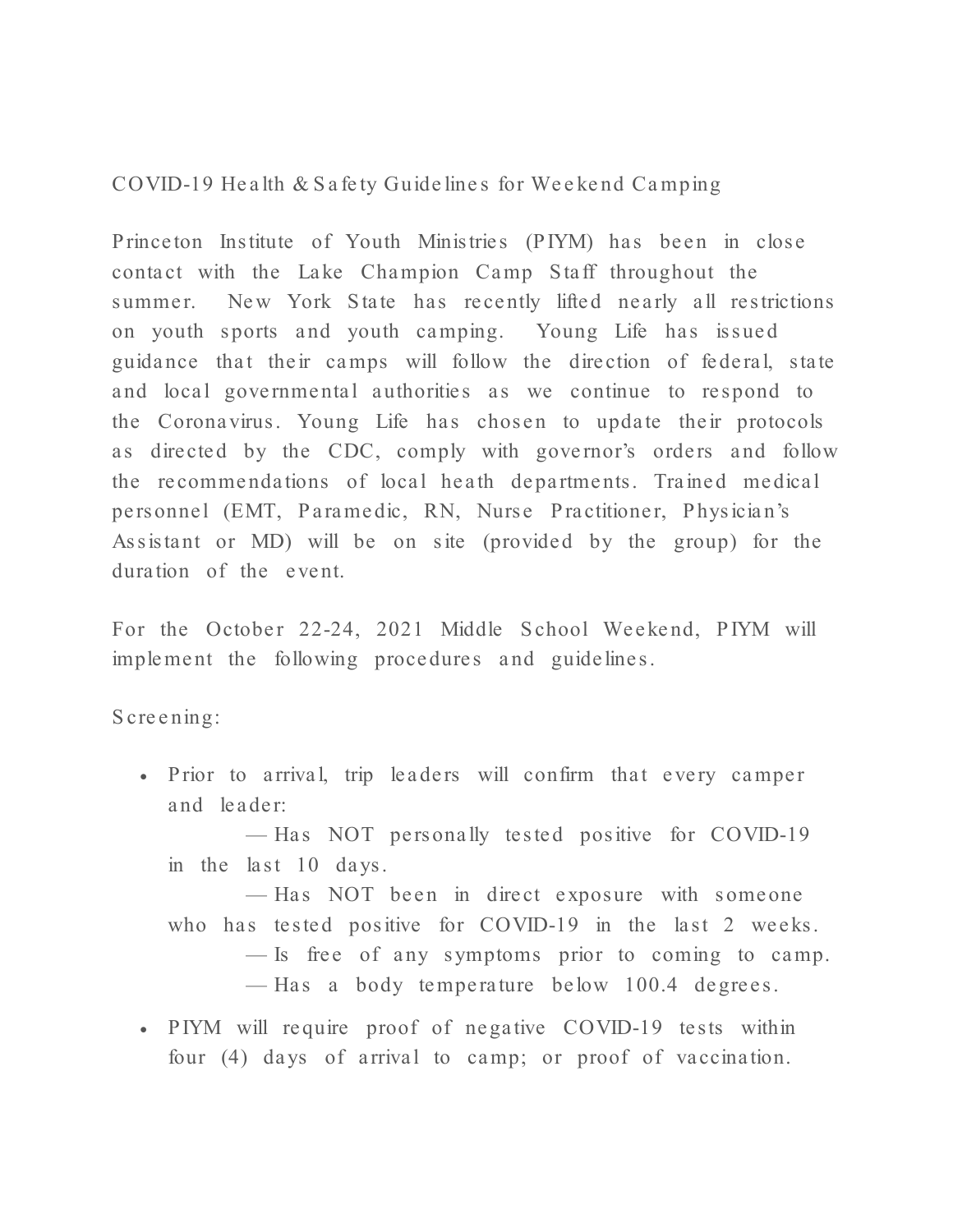We will ask that said proof be turned in along with all camper and leader consent forms upon registration.

- We will require the completion of a health screening and symptom check before departure for camp for all campers and leaders. A form is attached for screening.
- We strongly suggest that trip leaders implement pre-trip s creening that includes symptom checks and review prior to departure from camp from your area.

Face coverings:

- Face coverings are required in the state of New York and will be required for all guests ages 10 and up inside all buildings (except when eating).
- Guests are asked to provide their own face coverings.
- Lake Champion staff will wear face masks in all buildings and outside when in close proximity to guests.

Cleaning and sanitizing:

- We will clean and disinfect guest cabins and bathrooms e a ch full day.
- The disinfecting products at our camps are on the CDC and EPA lists of products approved to kill coronavirus along with other viruses.
- General use bathrooms will be cleaned and disinfected s e veral times a day.
- High touch areas, evaluated by staff for each group and their specific needs, will also be disinfected several times throughout the day.